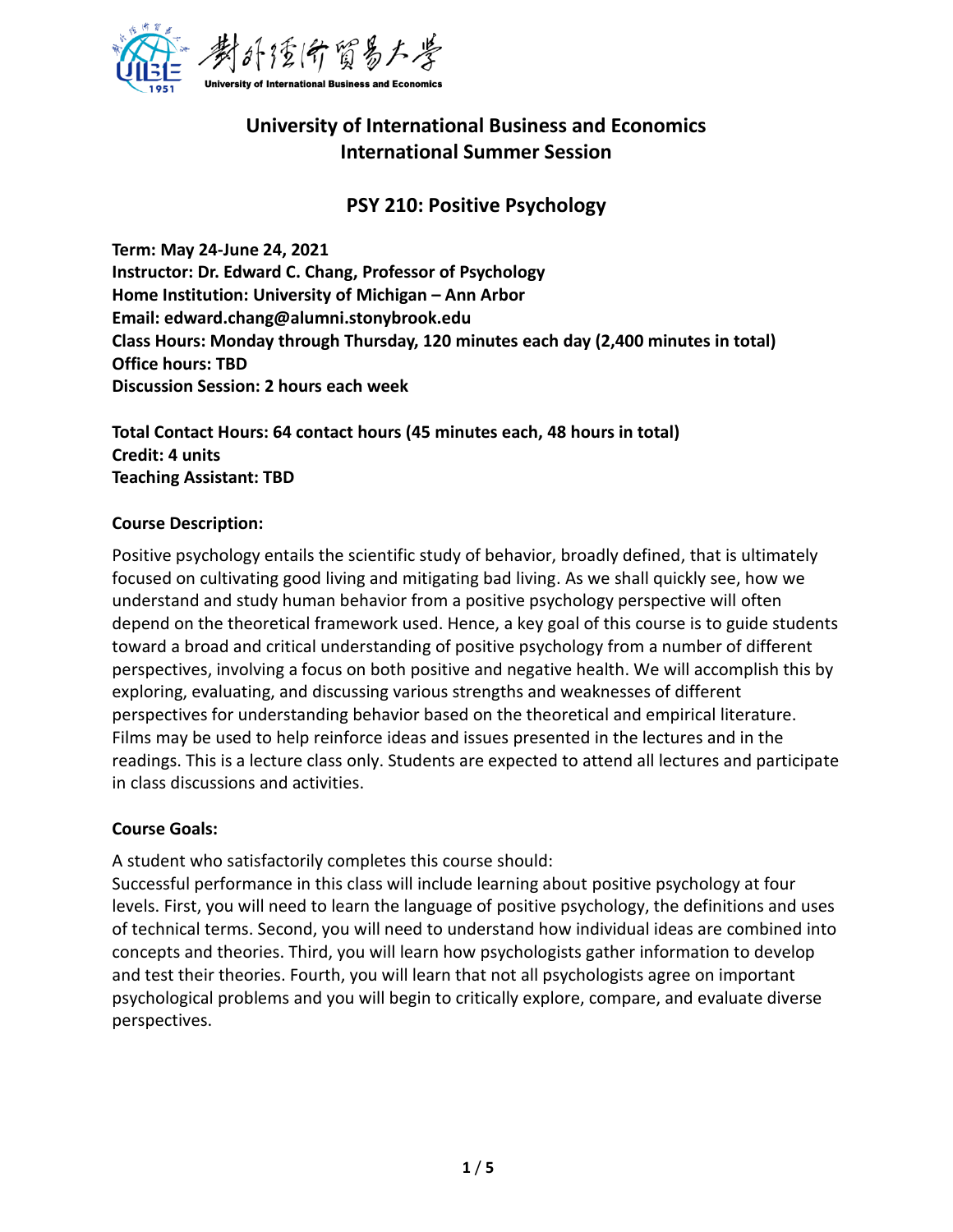

# **Required Text:**

Harrington, R. (2013). *Stress, Health & Well-Being* (1st ed.). Belmont, CA: Wadsworth. ISBN: 978-1-111-83161-5.

## **Grading Policy:**

UIBE awards grades of A, A-, B+, B, B-, C+, C, D, and F. Most colleges and universities do not award transfer credit for grades of D or F.

In this course, grading will be based on the following:

**EXAMS:** There will be two exams. Each of the exams will contain 75 multiple-choice questions (2 points each). In general, exams will not be comprehensive. Each exam will only cover the lectures and readings for that range of dates. Approximately 60%-70% of each exam will be based on information presented in class, including any films watched, the remainder will be based on assigned chapters from the textbook (even if the textbook material is not discussed in lecture). All of the exams are required. If you miss an exam, then you should try to contact me immediately.

**IN-CLASS ASSIGNMENTS**: There will be five in-class writing assignments during the term. These assignments will include a list of terms that you are to define and submit to the TA. You may use your book to assist you in writing your response. Each written assignment will be worth a maximum of 10 points, for a total of 50 points for all 5 assignments. If you do not provide your response to the assignment as instructed and on time, you will receive zero points.

**FINAL COURSE GRADES:** Your final grade is based on the total number of points you earn on each of the two exams (total possible exam points = 300) ) and five in-class assignments (total possible points = 50).

The following grading scale will be applied:

**Grading**: **A- to A** = 298 points and above **B- to B+** = 263 to 297 points **C- to C+** = 224 to 262 points **D** = 210 to 223 points **F** = 209 points and below

# **Class Rules:**

Academic dishonesty is not tolerated. Students caught cheating will receive an F for that test and will be in jeopardy of failing the course.

No electronic devices are allowed for use in the classroom at any time.

Sleeping in class is inappropriate personal conduct and unacceptable behavior that will result in an unexcused absence.

At least one break will be given during each class period. Unless you have an emergency, please limit your departure from class to the allotted breaks.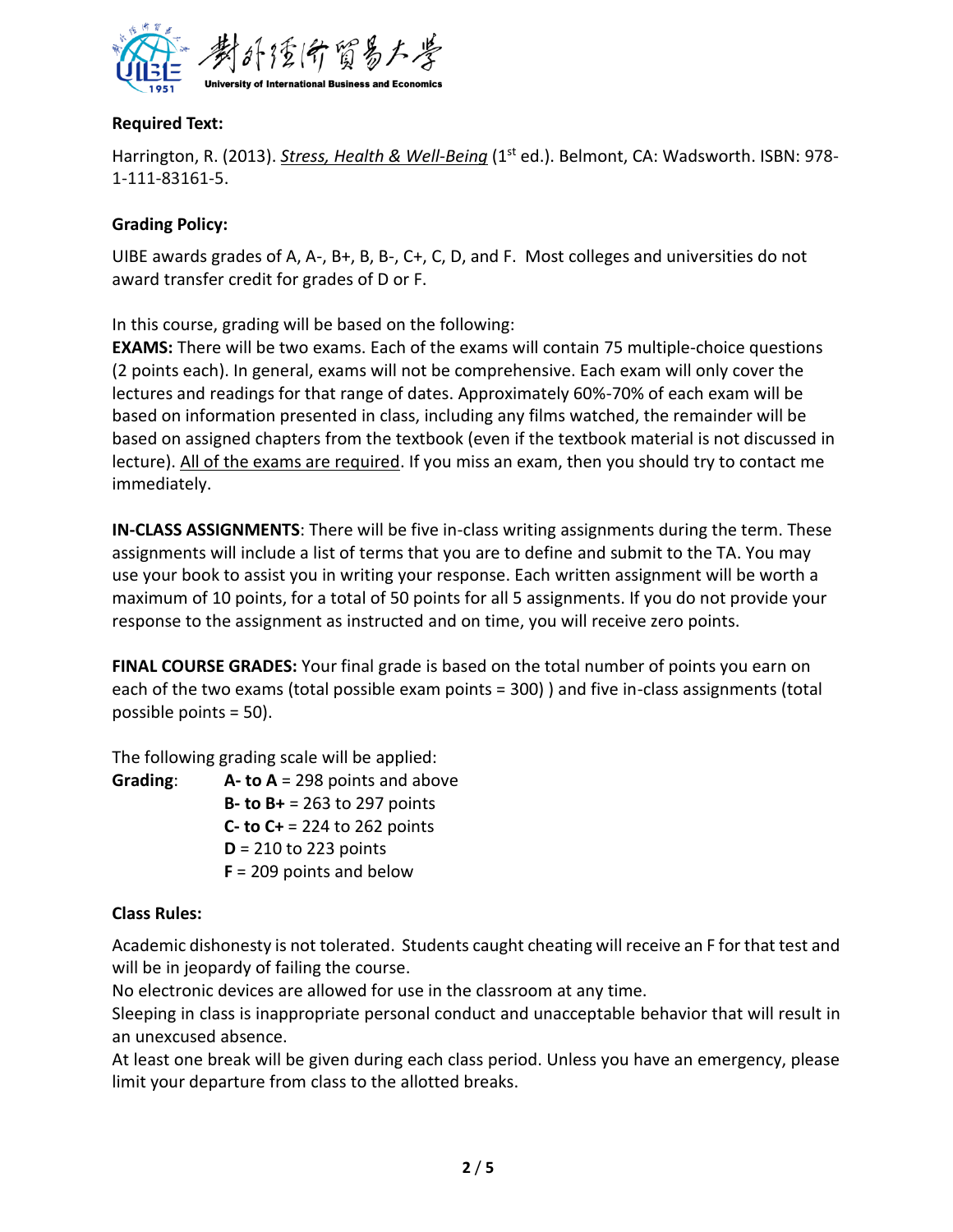

The syllabus may be subject to change to respond to the needs of the class or to unforeseen circumstances.

Students should expect to spend two hours outside of each class session; readings in the textbook must be completed prior to the corresponding class meeting. NO MAKE-UP TESTS OR EXAMS WILL BE GIVEN.

#### **Attendance Policy:**

Summer school is very intense and to be successful, students need to attend every session. If a student must miss class, a doctor's note is required for the absence to be excused. There are no unexcused absences.

## **Course Schedules:**

The planned schedule sketched out below may be modified to suit the interests or abilities of the enrolled students or to take advantage of special opportunities or events that may arise during the term. The sequence of classes are organized based on a sequence of **topics** across days, rather than based on a schedule of specific days. However, please note the specific dates for "in-class" assignments and exams. That means that all lectures and readings should be completed **before** these special days.

## **WEEK ONE (May 24 – May 27):**

- Welcome! Overview of Class
- Introduction to Major Paradigms: Psychodynamic, Humanistic/Existential,

Behavioral, Cognitive, Sociocultural, and Biological Perspectives

- Stress and Health (**read Chapter 1**)
- Positive Psychology (**read Chapter 2**)
- Stress and the Nervous System (**read Chapter 3**)

**May 27, Thursday** – 2 hour "in-class" assignment

#### **WEEK TWO (May 31 – June 3):**

- Stress and Illness (**read Chapter 4**)
- Stress and Health Conditions (**read Chapter 5**)
- Personality and Stress (**read Chapter 6**)

**June 2, Wednesday** – 2 hour "in-class" assignment due

- **June 3, Thursday** - **MIDTERM EXAM**

#### **WEEK THREE (June 7 – June 10)**

- Anxiety, Anger, and Depression (**read Chapter 7**)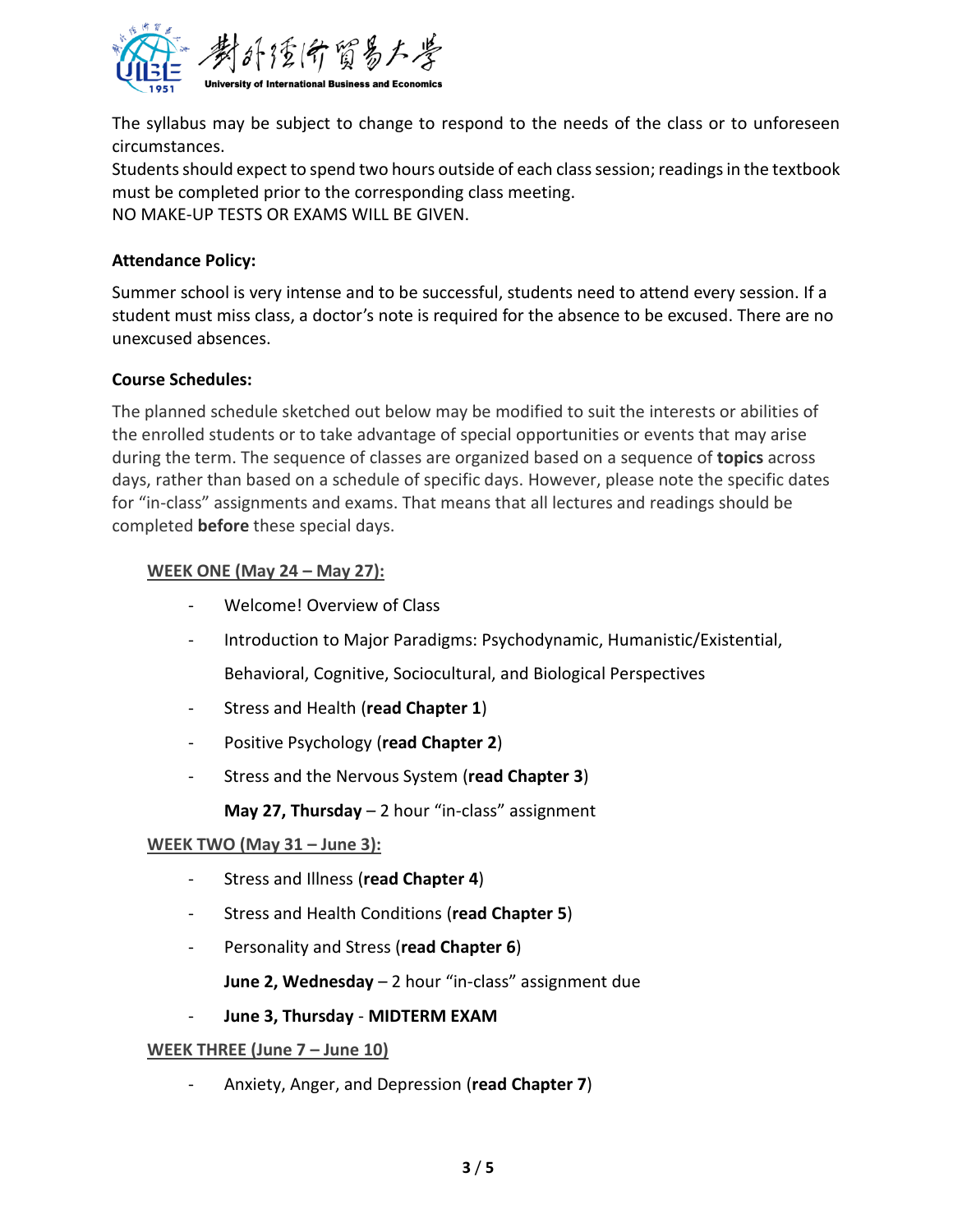

- Interpersonal Stress (**read Chapter 8**)
- Cognitive Behavioral Approaches (**read Chapter 10**)

**June 9, Thursday** – 2 hour "in-class" assignment

# **WEEK FOUR (June 14 – June 17)**

- Physical Activity and Exercise (**read Chapter 11**)
- Nutrition (**read Chapter 12**)
- Self-Regulation and Relaxation (**read Chapter 13**)

**June 16, Thursday** – 2 hour "in-class" assignment

## **WEEK FIVE (June 21 – June 24):**

- Meditation, Yoga, and Biofeedback (**read Chapter 14**)
- Guidelines for Stress Management and Well-Being (**read Chapter 15**)

**June 23, Wednesday** – 2 hour "in-class" assignment

- **June 24, Thursday** – **FINAL EXAM**

# **Academic Honesty:**

- 1. Please attend all classes and be respectful to your instructor and classmates. We live in a global community and it is useful to appreciate and value the diversity of views around us.
- 2. Personal conversations during class are not only rude but often are disruptive to others trying to learn. Please confine your socializing to before and after class.
- 3. Make sure to turn off all cellular phones and all electronic devices, including laptops, during class time.
- 4. Don't cheat! Cheating on an exam will result in a failing grade for the exam, and possibly a failing grade for the course. Do not plagiarize (i.e., take credit for another person's writing or work). Please make sure that you attribute words or ideas to appropriate sources by citing them in your paper. Anyone producing a paper found to include plagiarized content will receive a zero for the paper, as well as an immediate failing grade for the course.
- 5. In general, you must be a registered student to attend this class.
- 6. Lecture notes and materials used in class will not be made available to students. If you are absent for any reason, consider kindly asking a fellow student for his or her assistance.
- 7. You should seek help from me as soon as you begin having difficulty with the course. If your first test grade is not as good as you wanted or expected, make an appointment with me immediately, or see me during office hours. Don't wait until the end of the semester to ask for help –do it early.
- 8. Note, some of the materials presented in class (e.g., in films shown in class) may involve images of a mature nature. If you think this may be a problem for you, you must inform me immediately.